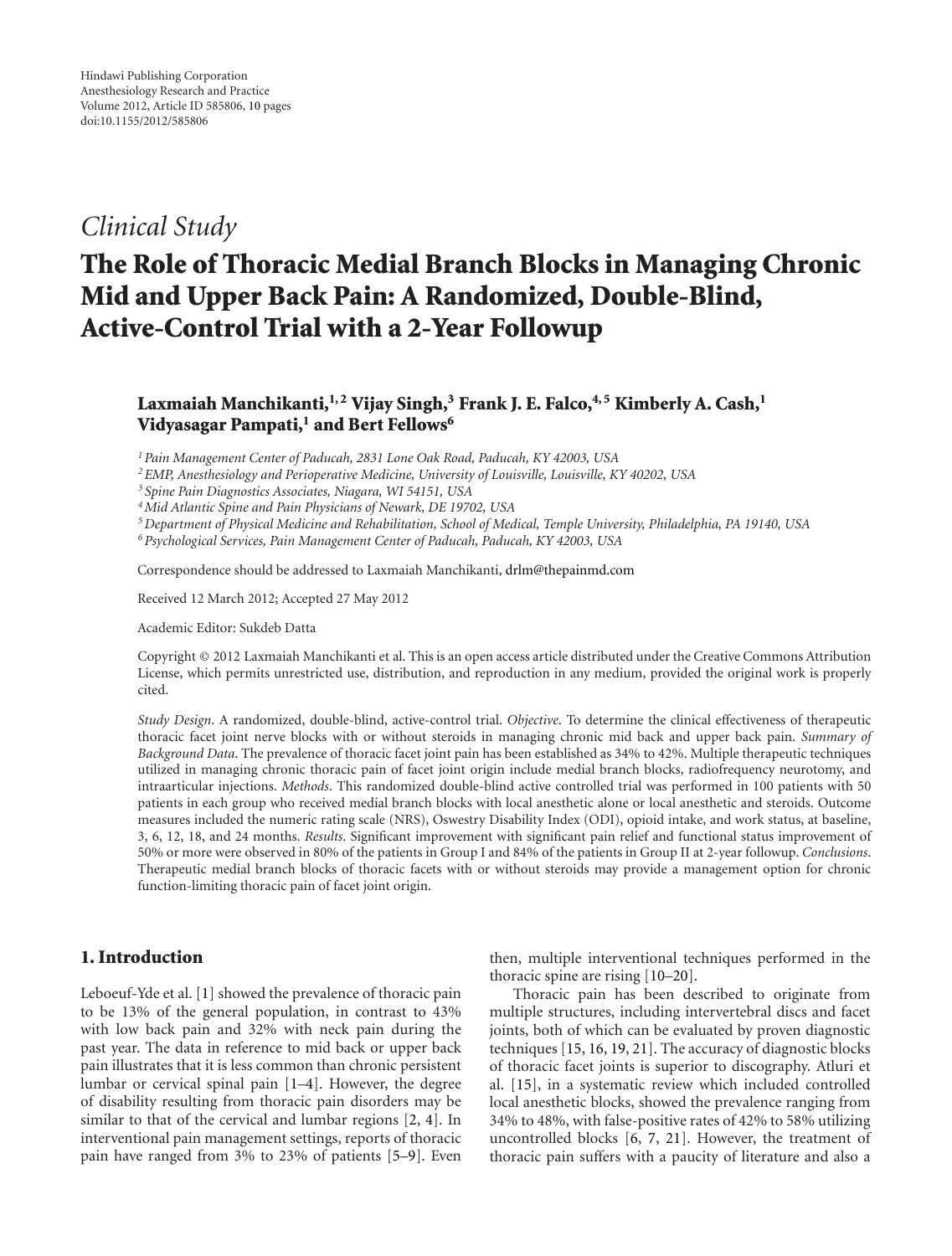lack of evidence. While there are no publications illustrating the effectiveness of intra-articular injections, and only publications with retrospective evaluations and a small number of patients who received radiofrequency neurotomy, the evidence for therapeutic medial branch blocks is emerging. There have been 3 publications evaluating the effectiveness of thoracic facet joint nerve blocks [\[22](#page-7-11)[–24](#page-7-12)], which is much less than publications for the management of cervical and lumbar facet joint pain [\[19,](#page-7-7) [25](#page-7-13), [26\]](#page-7-14). Further, these studies incorporate one observational study [\[22\]](#page-7-11) and 2 publications of one randomized trial [\[23](#page-7-15), [24\]](#page-7-12). Similarly, the study for effectiveness of pain originating from discs is also scant [\[27](#page-7-16)] compared to lumbar and cervical epidural injections [\[28–](#page-7-17) [36](#page-8-0)]. In a randomized double-blind active-controlled trial, Manchikanti et al. [\[24\]](#page-7-12) illustrated improvement in 90% of the participants, with significant pain relief and functional status improvement at 12 months.

Significant debate surrounds the appropriate management of spinal pain with diagnostic and therapeutic modalities. The value of controlled local anesthetic blocks has been questioned and vigorously debated [\[34](#page-8-1), [35](#page-8-2), [37](#page-8-3)[–42\]](#page-8-4). However, Rubinstein and van Tulder, in a systematic review [\[43\]](#page-8-5), showed that there was strong evidence for the diagnostic accuracy of lumbar and cervical facet joint blocks in evaluating low back and neck pain based on the same studies which also evaluated thoracic pain, thus, it can be translated that the evidence for thoracic facet joint blocks is at least moderate, if not strong. The evidence for therapeutic medial branch blocks is based on only one randomized study with one-year followup. However, the mechanism of therapeutic effect of medial branch blocks in the thoracic spine is not known. Radiofrequency neurotomy has been shown to exert its effect by denaturing of the nerves. Thus, with radiofrequency neurotomy, the pain returns when the axons regenerate, requiring repetition of the radiofrequency procedure. While the mechanism of therapeutic medial branch blocks is not known, they may be repeated to reinstitute pain relief without any deleterious effects. The basis for intraarticular injections has been the inflammation of the joint; however, the effectiveness of intraarticular injections in the thoracic spine has not been evaluated.

Further arguments also surround therapeutic facet joint interventions based on a lack of understanding of placebo control and the criterion standard [\[44](#page-8-6)[–48](#page-8-7)]. However, the criterion standard is not only limited to biopsy, but also longterm follow-up criteria [\[41](#page-8-8), [42](#page-8-4)]. In fact, studies of the lumbar spine have shown the value of controlled comparative local anesthetic blocks having 80% concordant pain relief with long-term relief of up to 2 years [\[40](#page-8-9)[–43\]](#page-8-5). Thus, even though there is ongoing debate on the diagnostic value of facet joint nerve blocks as well as therapeutic medial branch blocks, diagnostic nerve blocks appear to be an accurate method of diagnosis at the present time, with significant value as a therapeutic modality for thoracic medial branch blocks.

This report of a double-blind randomized active controlled trial of 100 patients with 2-year results is a continuation of previous reports [\[23,](#page-7-15) [24](#page-7-12)]. This study was sought to evaluate the effectiveness of medial branch blocks on a long-term basis of at least a 2-year followup in patients with a confirmed diagnosis of thoracic facet joint pain by means of comparative, controlled, local anesthetic blocks based on the modified International Association of the Study of Pain (IASP) criteria of 80% pain relief, and the ability to perform previously painful movements [\[6](#page-7-9), [7\]](#page-7-10).

#### **2. Materials and Methods**

The study was performed based on Consolidated Standards of Reporting Trials (CONSORT) guidelines [\[49](#page-8-10)], with an approved study protocol by the Institutional Review Board (IRB), and appropriate registration with a clinical registry of NCT00355706. The study was conducted in a private practice, specialty referral center, and interventional pain management practice in the United States, utilizing the internal resources of the practice and without any external funding either from industry or from elsewhere.

*2.1. Participants.* Study participants were recruited at the interventional pain management practice from consecutive new patients presenting with thoracic pain. One hundred patients were included and randomly assigned to one of 2 groups; either a local anesthetic only group (Group I) or a local anesthetic with steroid group (Group II), with 50 patients in each group. Patients meeting the inclusion criteria were eligible to undergo diagnostic thoracic facet joint nerve blocks. Only patients positive for controlled comparative local anesthetic blocks met the criteria for inclusion for thoracic medial branch blocks.

*2.2. Inclusion and Exclusion Criteria.* Only patients with nonspecific mid-back or upper back pain without suspected disc herniation, radiculitis, thoracic fracture, stenosis, or intercostal neuritis were included. Further, patients suspected of disc-related pain with radicular symptoms were also excluded, based on radiologic testing and symptomatology involving radicular or chest wall pain. Patients also should have previously received conservative management with physical therapy, chiropractic manipulation exercises, drug therapy, and bed rest, and so forth, but continued to have pain.

Further inclusion criteria were a diagnosis of thoracic facet joint pain by means of controlled comparative local anesthetic blocks; patients who were over 18 years of age; patients with a history of chronic function-limiting midback or upper back pain of at least 6 months duration; and patients who where competent to understand the study protocol and provide voluntary, written informed consent, and participate in the outcome measurements. A negative or false-positive response to controlled comparative local anesthetic blocks, uncontrollable to heavy opioid use (morphine equivalent of 300 mg), uncontrolled psychiatric disorders, uncontrolled medical illness, either acute or chronic, or any condition that could interfere with the interpretation of the outcome assessments, such as positioning, women who were pregnant or lactating, and patients with a history or potential for adverse reaction(s) to local anesthetics or steroids were excluded [\[6,](#page-7-9) [7](#page-7-10), [24](#page-7-12)].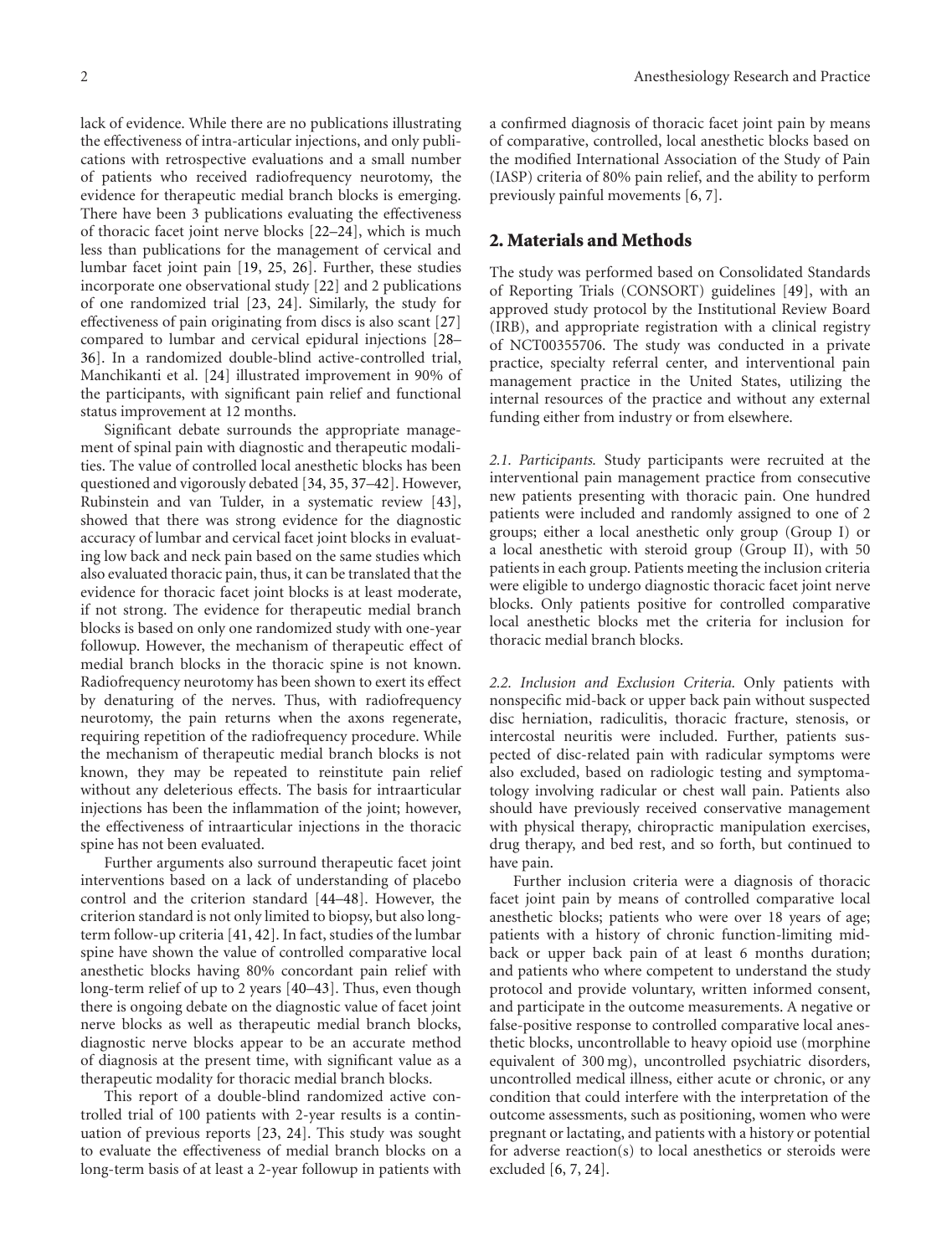*2.3. Interventions.* All patients were provided with the informed consent and protocol approved by the IRB, which described the trial's details, including side effects and the mechanism for withdrawal from the study.

*2.3.1. Diagnostic Thoracic Facet Joint Nerve Blocks.* Controlled comparative local anesthetic blocks were employed in all patients to diagnose thoracic facet joint pain, in accordance with the modified IASP criteria, with at least 80% pain relief and ability to perform previously painful maneuvers and concordant relief lasting longer with bupivacaine than lidocaine [\[6,](#page-7-9) [7](#page-7-10), [50\]](#page-8-11). The evaluation started with diagnostic medial branch blocks using 0.5 mL of 1% preservative-free lidocaine, followed by 0.5 mL of 0.25% preservative-free bupivacaine on a separate occasion, usually 3 to 4 weeks after the first injection, if positive with lidocaine. Target points were identified by the pain pattern, local or paramedian tenderness over the area of the facet joints, and reproduction of the pain with deep pressure. A positive response was considered when a patient reported at least an 80% reduction of pain assessed by the numeric rating scale (NRS) and the ability to perform previously painful movements, for at least 2 hours following the lidocaine injection, and for 3 hours or greater than the duration of relief with lidocaine when bupivacaine was used. All other responses were considered as negative.

Diagnostic medial branch blocks were performed either ipsilaterally in patients with unilateral pain or bilaterally in patients with bilateral pain. Each nerve was injected with 0.5 mL of the assigned mixture and the blocks were performed on a minimum of 2 nerves to block a single joint and 3 nerves to block 2 consecutive joints.

*2.3.2. Therapeutic Thoracic Facet Joint Nerve Blocks.* Following an established diagnosis, patients were enrolled in the study phase. They were then treated with therapeutic medial branch blocks under fluoroscopy in a sterile operating room with an injectate of 1 mL mixture at each level as assigned by grouping. All the blocks utilized a 22 gauge, 2-inch spinal needle. Group I patients received medial branch blocks with injection of bupivacaine 0.25%, whereas Group II participants received medial branch blocks with a mixture of bupivacaine and nonparticulate betamethasone. Nonparticulate betamethasone is a clear solution added to bupivacaine in the amount of 0.15 mg/mL.

*2.3.3. Additional Interventions.* Patients were followed at 3 month intervals unless otherwise indicated. Thoracic facet joint nerve blocks were repeated based on the response to the prior interventions, specifically, improvement in physical and functional status. Thoracic medial branch blocks were repeated only when the reported pain levels deteriorated to below 50%, with an initial report of significant pain relief of 50% or more after the previous block. The nonresponsive patients receiving other types of treatments after stopping therapeutic lumbar facet joint nerve blocks were considered to be withdrawn from the study.

*2.3.4. Cointerventions.* None of the patients received any specific cointerventions such as physical therapy or occupational therapy.

However, all patients received the same co-interventions they had been receiving prior to starting the treatment, based on need, either with opioid or nonopioid analgesics and previously directed exercise program.

*2.3.5. Objective.* This randomized double-blind activecontrolled trial was designed to determine the clinical effectiveness of therapeutic thoracic medial branch blocks of local anesthetic with or without steroids in managing chronic, disabling, thoracic pain of facet joint origin.

*2.3.6. Outcomes.* Outcome measures included the NRS, Oswestry Disability Index (ODI), employment status, and opioid intake, with assessment at 3, 6, 12, 18, and 24 months posttreatment.

NRS represented 0 with no pain and 10 with the worst pain imaginable. The ODI was utilized for functional assessment.

The accuracy of NRS and ODI has been widely reported  $[51–53]$  $[51–53]$  $[51–53]$ .

Significant improvement was defined as pain relief of at least 50% reduction in the NRS score, and functional status improvement illustrated by at least a 50% reduction in the ODI.

We have employed a robust outcome measure in this evaluation rather than mild decreases in pain and functional disability as described in recent evaluations [\[25](#page-7-13)[–33](#page-8-14), [54](#page-8-15)[–57](#page-8-16)].

Opioid intake was converted into morphine equivalence [\[50\]](#page-8-11) based on the dose frequency and the schedule of the drug [\[58](#page-8-17)].

Employment data was based on the individual's employability. Patients unemployed or employed on a part-time basis with limited or no employment due to pain were classified as employable; however, patients who chose not to work, were retired, or were homemakers who were not working but not due to pain, were considered as not employable outside.

*2.3.7. Sample Size.* A sample size of 50 patients for each group was determined. There were no randomized trials available to base the calculation of sample size. Previous studies of cervical and lumbar medial branch neurotomies and even epidural injections utilized a smaller number of patients [\[59](#page-9-0)[–62](#page-9-1)]. Further, the literature evaluating the quality of individual studies has shown a sample size of 50 patients in the smallest group as acceptable [\[63](#page-9-2)].

*2.3.8. Randomization.* Of the 100 patients, 50 patients were randomly assigned into each group.

*2.3.9. Sequence Generation.* A computer-generated random allocation sequence generation was utilized.

*2.3.10. Allocation Concealment.* All mixtures appeared to be identical. Patients were randomized and the solutions were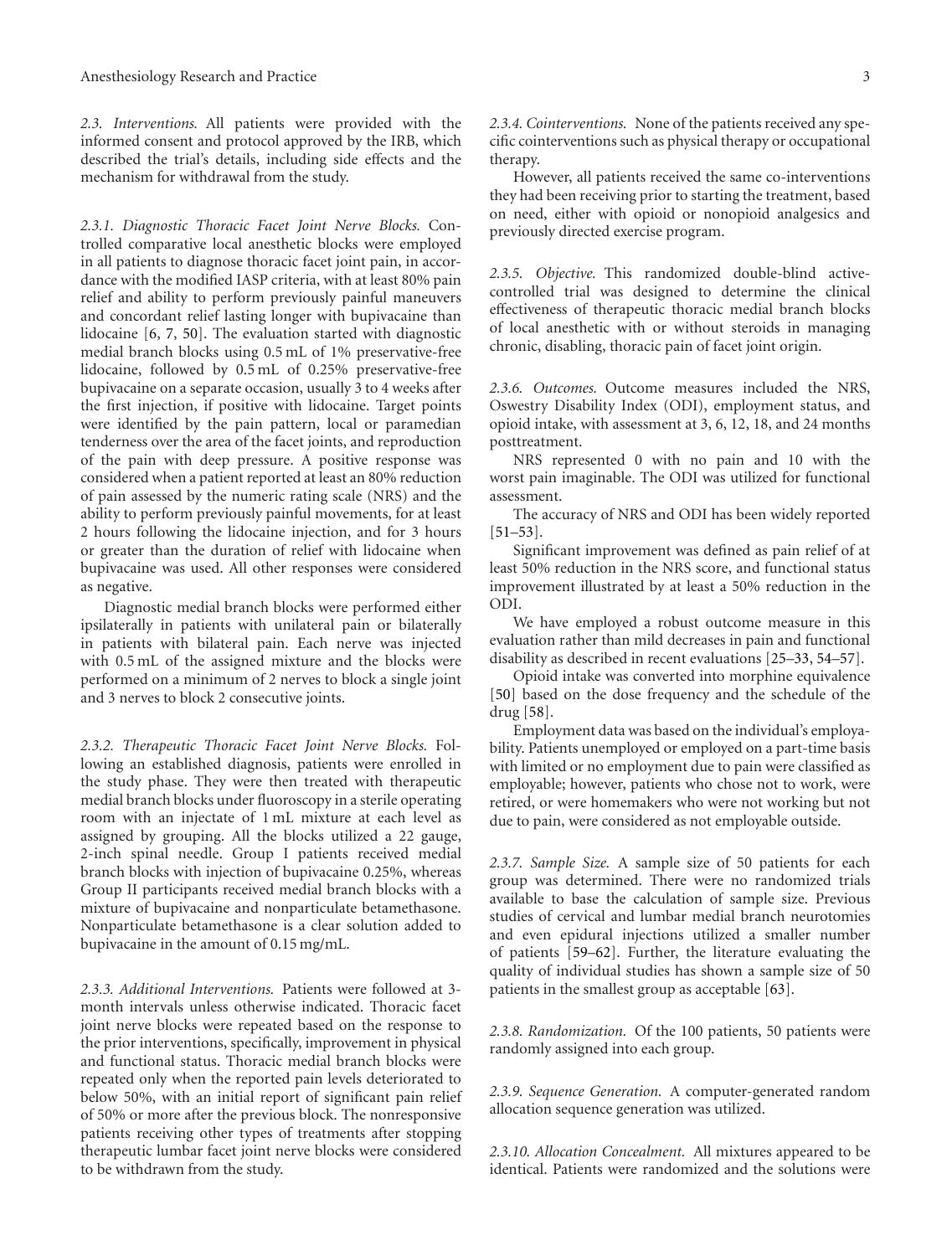prepared appropriately by the operating room nurse assisting with the procedure.

*2.3.11. Implementation.* After the patients had met the inclusion criteria, one of the 3 nurses assigned as coordinators of the study enrolled and assigned them to their respective groups. All patients were invited to enroll in the study if they met inclusion criteria.

*2.3.12. Blinding.* The random allocation was not revealed to either the participants or the physician. In addition, all the study patients were mixed with other patients with no specific indication that patients were participating in the study.

Patients were unblinded early if they requested to be unblinded or after completing 24 months of the study. Patients were provided with an opportunity to discontinue or withdraw from the study for lack of pain relief or for any other reason. All patients with loss of followup were considered to be withdrawn.

*2.3.13. Statistical Methods.* Chi-squared statistic, Fisher's exact test, paired *t*-test, and one-way analysis of variance were used to analyze the data.

Chi-squared statistic was used to test the differences in proportions. Fisher's exact test was used wherever the expected value was less than 5; a paired *t*-test was used to compare the pre- and posttreatment results of average pain scores, the ODI measurements and combined NRS and ODI scores at baseline versus 3, 6, 12, 18, and 24 months. The *t*-test was performed for comparison of mean scores between groups. One-way analysis of variance was used for comparison of means among groups.

*2.3.14. Intent-to-Treat-Analysis.* An intent-to-treat-analysis was performed on all patients utilizing the last followup data, with application of initial data in the patients who dropped out of the study without further follow-up after the first treatment. Sensitivity analysis was performed utilizing best case, worst case, and last follow-up scores scenarios.

#### **3. Results**

*3.1. Participant Flow.* Participant flow is illustrated in [Figure 1.](#page-4-0)

*3.2. Recruitment.* The recruitment period lasted from April 2003 through August 2009.

*3.3. Baseline Data.* Demographic characteristics are illustrated in [Table 1.](#page-4-1)

The number of joints was as follows: 3 joints were involved in 23% of the participants, 4 joints were involved in 28% of the participants, 5 joints were involved in 33% of the participants, and 6 joints were involved in 16% of the participants. Bilateral involvement was seen in 68% of the participants.

*3.4. Pain Relief and Functional Assessment.* [Table 2](#page-5-0) presents the results of repeated measures analysis. There were no significant differences between groups with regards to average pain scores and Oswestry Disability Index. However, there were significant differences within groups by time  $(P =$ 0*.*0000) for to average pain scores and Oswestry Disability Index.

A post hoc analysis indicates that all the mean differences between baseline and with other time point's scores were significant at the 0.05 level. [Figure 2](#page-5-1) illustrates the proportion of patients with significant pain relief and reduction in at least 50% of the disability scores from baseline.

*3.5. Procedural Characteristics.* [Table 3](#page-6-3) illustrates the therapeutic procedural characteristics with average weeks of pain relief per procedure over a period of 2 years.

*3.6. Employment Characteristics.* Employment characteristics are illustrated in [Table 4.](#page-6-4)

*3.7. Opioid Intake.* [Table 5](#page-6-5) presents the results of repeated measures analysis for opioid intake. There were no significant differences in opioid intake within group by time.

*3.8. Adverse Events.* There were no serious adverse events reported in the study including infection, pneumothorax, nerve root trauma, or spinal cord trauma.

#### **4. Discussion**

The first randomized, double-blind, active-controlled trial of 100 patients with chronic function-limiting thoracic pain of facet joint origin, using therapeutic thoracic medial branch blocks, showed significant improvement with pain relief and functional status improvement in 80% of the patients in Group I and 84% in Group II at 2-year followup. This study also showed an average number of procedures of 6 over a period of 2 years. Patients experienced 84*.*<sup>7</sup> <sup>±</sup> <sup>26</sup>*.*<sup>1</sup> weeks of relief in Group I and 88*.*<sup>7</sup> <sup>±</sup> <sup>22</sup>*.*1 weeks of relief in Group II. The study illustrated the average relief per procedure as 20*.*<sup>4</sup> <sup>±</sup> <sup>20</sup>*.*8 weeks in Group I and 17*.*<sup>4</sup> <sup>±</sup> <sup>14</sup>*.*<sup>4</sup> in Group II with steroids with relief per procedure from 2 weeks to 2 years. While there was no significant difference in opioid intake or employment characteristics, employment characteristics showed that all the eligible participants were employed at the end of one year and 2 years with one fewer participant in Group I because of retirement. Thus, pain relief and improvement in functional status were significant. Strict criteria were utilized for diagnosing facet joint pain with controlled comparative local anesthetic blocks to avoid the criticism of including patients without facet joint pain in the study.

The results of the current study are similar to a previously reported observational study [\[22](#page-7-11)] and 2 preliminary reports of thoracic facet joint pain [\[23](#page-7-15), [24](#page-7-12)]. This is the first randomized double-blind controlled trial evaluating the effectiveness of thoracic medial branch blocks in managing chronic persistent function-limiting mid back and upper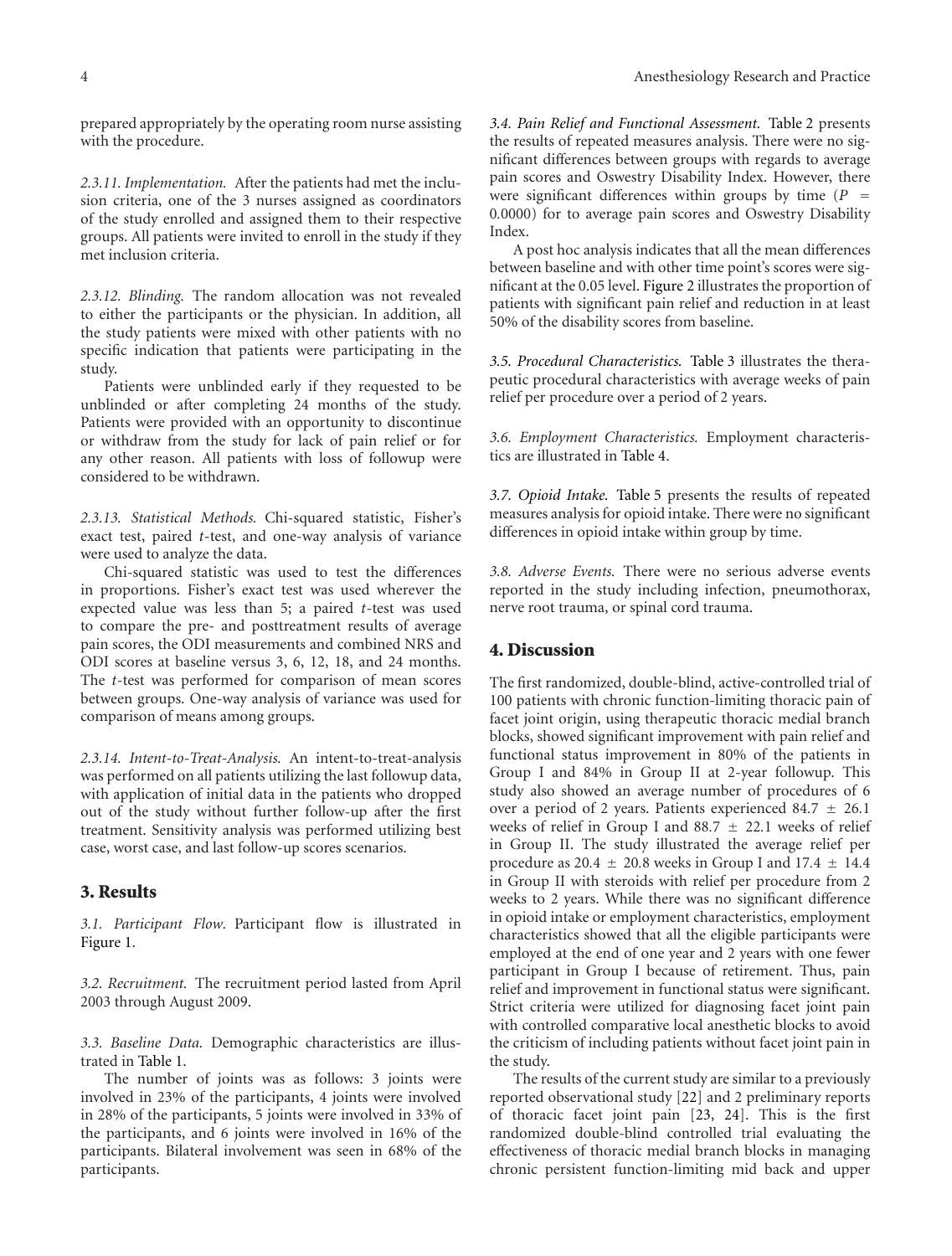

Figure 1: Schematic presentation of participant flow at 2-year followup.

|                                      |               | Group I ( $N = 50$ ) | Group II $(N = 50)$ | $P$ value |
|--------------------------------------|---------------|----------------------|---------------------|-----------|
| <b>Sex</b>                           | Male          | 38% (19)             | $36\%$ (18)         |           |
|                                      | Female        | $62\%$ (31)          | 64\% (32)           | 0.836     |
| Age                                  | Mean $\pm$ SD | $44.7 + 11.7$        | $42.8 + 12.3$       | 0.431     |
| Height (inches)                      | Mean $\pm$ SD | $67.5 \pm 3.9$       | $65.9 \pm 3.9$      | 0.042     |
| Weight (lbs.)                        | Mean $+$ SD   | $197.6 + 53.2$       | $172.3 + 37.1$      | 0.007     |
| <b>BMI</b>                           |               | $30.2 + 6.6$         | $28.0 \pm 3.3$      | 0.079     |
| Duration of pain (months)            | Mean $\pm$ SD | $78.0 + 68.8$        | $77.0 + 73.6$       | 0.994     |
| Mode of onset of Pain                | Nontraumatic  | 68% (34)             | 72\% (36)           |           |
|                                      | Traumatic     | $32\%$ (16)          | $28\%$ (14)         | 0.663     |
| History of previous thoracic surgery |               | $2\%$ (1)            | $6\%$ (3)           | 0.617     |

<span id="page-4-1"></span><span id="page-4-0"></span>TABLE 1: Baseline demographic characteristics.

Group  $I =$  bupivacaine only.

Group II = bupivacaine and steroid.

back pain of thoracic facet joint origin. This study also is similar to the published results of randomized trials of cervical and lumbar facet joint nerve blocks [\[25](#page-7-13), [26\]](#page-7-14).

Criticisms may be included in reference to placebo control. While it is admitted that the lack of placebo control is a drawback, placebo is difficult in any type of neural blockade, apart from the ethical issues, with any interventional techniques. So-called placebo controlled studies have been associated with design flaws, because they lack an understanding of true placebo and do no consider the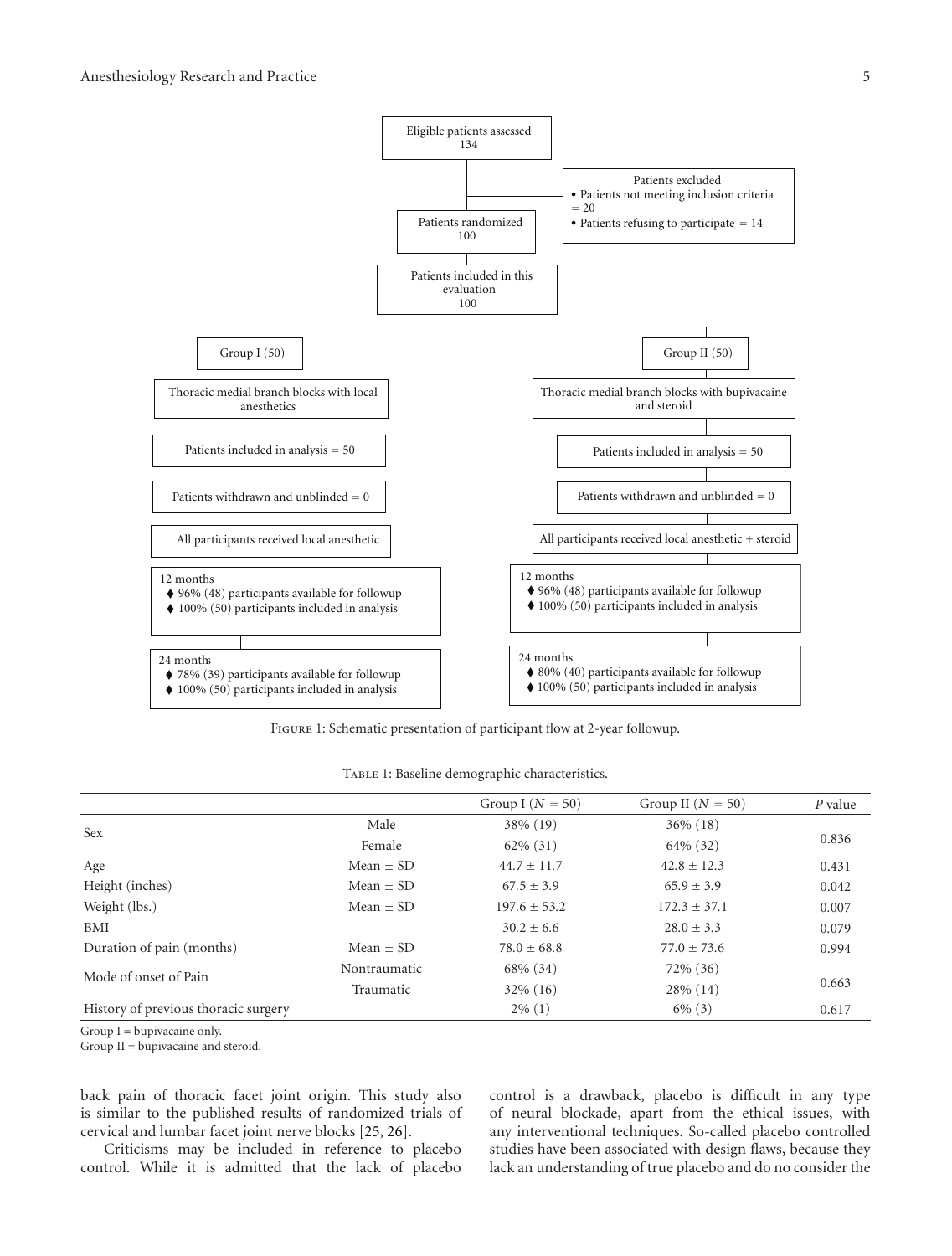|                           |                       | Numeric pain rating scale | Oswestry disability index |                        |  |  |
|---------------------------|-----------------------|---------------------------|---------------------------|------------------------|--|--|
| Time points               |                       | Mean $+$ SD               |                           | Mean $\pm$ SD          |  |  |
|                           | Group I ( $N = 50$ )  | Group II $(N = 50)$       | Group I ( $N = 50$ )      | Group II $(N = 50)$    |  |  |
| Baseline                  | $7.9 + 0.9$           | $7.8 + 1.0$               | $27.1 \pm 6.6$            | $27.5 \pm 5.8$         |  |  |
| 3 months                  | $3.1^* \pm 0.9(94\%)$ | $3.1^* \pm 0.7(96\%)$     | $13.0^* \pm 4.9(80\%)$    | $11.6^* \pm 3.7(88\%)$ |  |  |
| 6 months                  | $3.0^* \pm 0.9(94\%)$ | $3.2^* \pm 0.8(94\%)$     | $13.0^* \pm 4.2(78\%)$    | $11.9^* \pm 3.8(82\%)$ |  |  |
| 12 months                 | $3.2^* \pm 0.9(90\%)$ | $3.1^* \pm 1.0(90\%)$     | $12.0^* \pm 4.0(80\%)$    | $11.8^* \pm 3.9(84\%)$ |  |  |
| 18 months                 | $3.0^* \pm 1.0(88\%)$ | $3.1^* \pm 0.9(90\%)$     | $12.1^* \pm 4.9(80\%)$    | $11.7^* \pm 3.9(82\%)$ |  |  |
| 24 months                 | $3.1^* \pm 1.2(86\%)$ | $3.1^* \pm 1.0(88\%)$     | $11.7^* \pm 4.9(82\%)$    | $11.0^* \pm 4.2(86\%)$ |  |  |
| Group difference          |                       | 0.964                     |                           | 0.560                  |  |  |
| Time difference           |                       | 0.000                     |                           | 0.000                  |  |  |
| Group by time interaction |                       | 0.884                     |                           | 0.112                  |  |  |

<span id="page-5-0"></span>Table 2: Comparison of numeric rating scale for pain and Oswestry Disability Index score summaries at four time points.

<sup>∗</sup>Significant difference with baseline values within the group (*P <* 0.05).

() Illustrates proportion with significant pain relief ( $\geq$ 50%) from baseline.

Group  $I =$  bupivacaine only.

Group II = bupivacaine and steroid.

nocebo effect [\[35](#page-8-2), [36](#page-8-0), [40,](#page-8-9) [61,](#page-9-3) [64](#page-9-4)[–68\]](#page-9-5). The only properly conducted placebo-controlled trial with transforaminal epidural injection showed sodium chloride solution, when injected into an inactive structure, has no effect [\[69](#page-9-6)]. The effect of any solution injected into a closed space, such as an intraarticular space, or epidural space, or over a nerve, has not been appropriately evaluated. In fact, multiple studies have illustrated a significant effect for sodium chloride solution, either injected into the epidural space, intraarticularly, over the nerves, and so forth [\[61,](#page-9-3) [66](#page-9-7)[–68\]](#page-9-5). Further, a multitude of differences have been published with injection of either sodium chloride solution or dextrose, both considered as placebo [\[70](#page-9-8)[–73\]](#page-9-9). In addition, the argument that local anesthetics are placebo is not tenable [\[35](#page-8-2), [36,](#page-8-0) [44](#page-8-6), [45](#page-8-18), [47,](#page-8-19) [48\]](#page-8-7). Finally, the evidence in this paper leads to the conclusion that the effect of local anesthetic on thoracic medial branch blocks cannot be attributed to the placebo effect, as long-lasting relief of 2 years with multiple interventions in a substantial proportion of patients is impossible to obtain with a placebo effect. However, the limitations of lack of placebo must not be underestimated. If feasible, a placebo-controlled study with appropriate design that includes not injecting the placebo solution over the medial branches, such as the one designed by Ghahreman et al. [\[69\]](#page-9-6) and publication of subsequent results over a long period of time of 2 years would be valid and provide conclusive knowledge on the issue of placebocontrol blocks.

In the era of comparative effectiveness research (CER) and evidence-based medicine (EBM) and escalating health care costs, active controlled trials are important for providing practice patterns [\[64,](#page-9-4) [65](#page-9-10), [74](#page-9-11)[–77\]](#page-9-12). This study was conducted in a practical setting, repeating the procedures only with return of pain and deterioration in functional status. This is the first and the largest study with the longest followup regarding an interventional technique for managing thoracic facet joint pain. This study, similar to other studies, may resolve the issue of adding steroids to local anesthetic and therapeutic medial branch blocks. The evidence once again



<span id="page-5-1"></span>FIGURE 2: Proportion of patients with significant reduction in numeric rating score and Oswestry Disability Index (≥50% reduction from baseline).

illustrates that there is no significant role for steroids in thoracic medial branch blocks. Even though the relief is limited over a period of 2 years, as long as 20 weeks on average with each procedure, long-term relief can be achieved by prudent management of the patients with appropriate selection. However, the issue of local anesthetics providing long-acting relief may still be questioned. The basis in general for intraarticular injections has been that there is inflammation, and steroids are used to treat the inflammation. The literature is replete with descriptions of epidural corticosteroids providing a certain level of efficacy by their anti-inflammatory, immunosuppressive, antiedema effect, and inhibition of neural transmission within the C fibers [\[78](#page-9-13)[–81\]](#page-9-14). However, local anesthetics also have been described to provide long-term symptomatic relief, even though the mechanism of this relief is described as an enigma and rather widely debated [\[22](#page-7-11)[–33](#page-8-14), [54](#page-8-15)[–57](#page-8-16), [74](#page-9-11), [75](#page-9-15), [81](#page-9-14)[–85\]](#page-9-16). Local anesthetics have been postulated to function by suppression of nociceptive discharge [\[86\]](#page-9-17), blockade of the axonal transport [\[82,](#page-9-18) [83](#page-9-19)], blockade of the sympathetic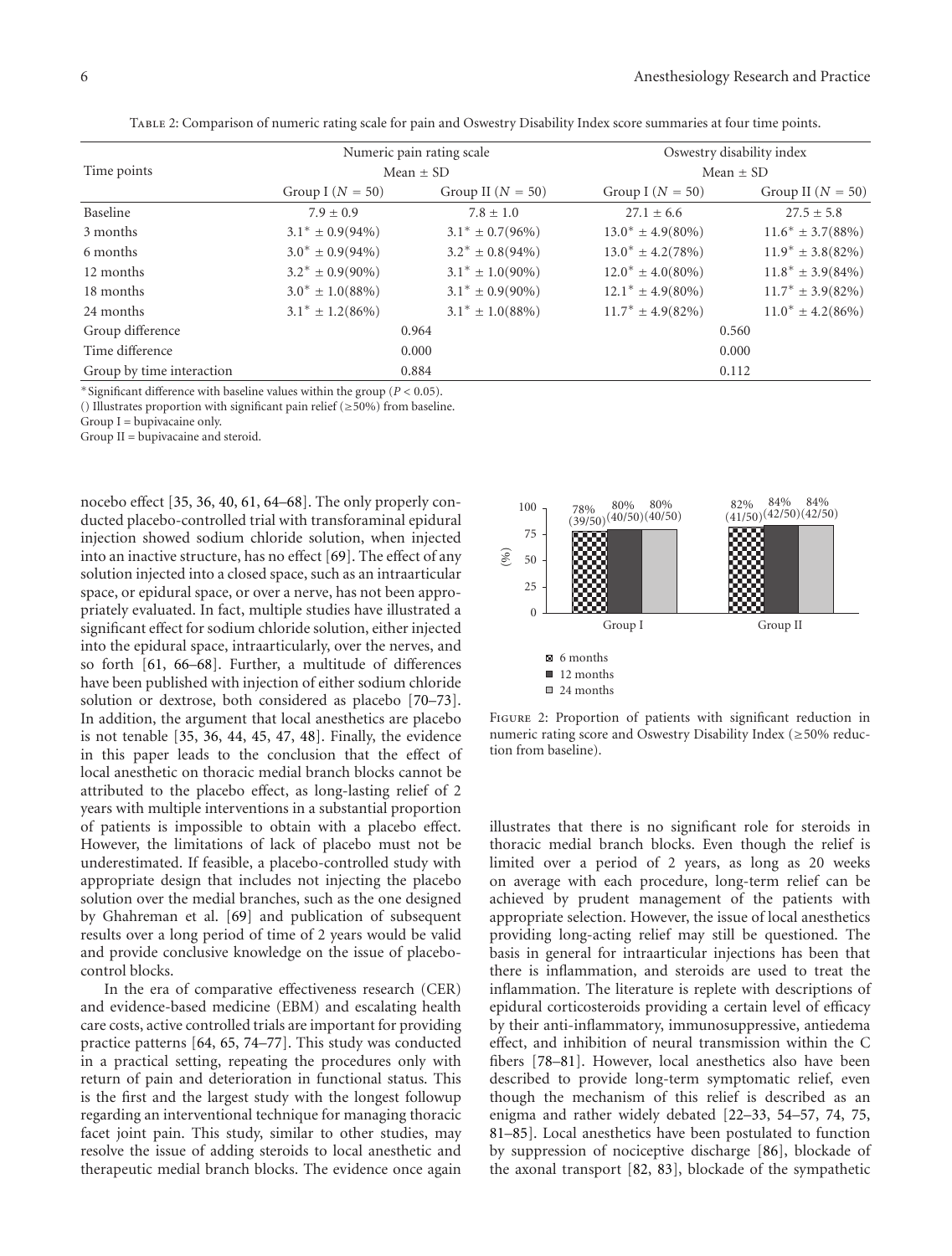<span id="page-6-3"></span>

| TABLE 3: Therapeutic procedural characteristics with procedural frequency, average relief per procedure, and average total relief in weeks |  |  |  |  |
|--------------------------------------------------------------------------------------------------------------------------------------------|--|--|--|--|
| over a period of 2 years.                                                                                                                  |  |  |  |  |

|                                                    | Group $I(50)$            | Group II $(50)$           | Combined (100)           |
|----------------------------------------------------|--------------------------|---------------------------|--------------------------|
| One year                                           |                          |                           |                          |
| Average number of procedures per one year (range)  | $3.5 \pm 1.0(1-5)$       | $3.5 \pm 0.9(1 - 4)$      | $3.5 \pm 0.9(1 - 5)$     |
| Average total relief per year (weeks) (range)      | $47.2 \pm 10.1(4-52)$    | $46.3 \pm 8.4(16 - 52)$   | $47.0 \pm 9.0(4-52)$     |
| Average relief per procedure (range)               | $15.8 \pm 10.5(2-52)$    | $13.6 \pm 3.6(10 - 26)$   | $15.1 \pm 8.6(2-52)$     |
| Two years                                          |                          |                           |                          |
| Average number of procedures per two years (range) | $5.6 \pm 2.4(1-8)$       | $6.2 \pm 2.2(1-8)$        | $5.9 \pm 2.3(1-8)$       |
| Average total relief per two years (weeks) (range) | $84.7 \pm 26.1(4 - 104)$ | $88.7 \pm 22.1(26 - 104)$ | $86.7 \pm 24.1(4 - 104)$ |
| Average relief per procedure (range)               | $20.4 \pm 20.8(2 - 104)$ | $17.4 \pm 14.4(8 - 104)$  | $18.9 \pm 17.8(2 - 104)$ |

<span id="page-6-4"></span>TABLE 4: Employment characteristics.

| Employment status        |          | Group I      |           |          | Group II  |           |  |
|--------------------------|----------|--------------|-----------|----------|-----------|-----------|--|
|                          | Baseline | 12 months    | 24 months | Baseline | 12 months | 24 months |  |
| Employed part-time       |          |              |           |          |           |           |  |
| Employed full-time       | 10       | 14           | 16        | 14       | 16        | 16        |  |
| Unemployed               |          |              |           |          |           |           |  |
| Total employed           | 15       | 19           | 18        | 15       | 19        | 19        |  |
| Eligible for employment  | 19       | 19           | 18        | 18       | 19        | 19        |  |
| Housewife                |          |              |           |          |           |           |  |
| Disabled                 | 23       | 23           | 24        | 27       | 25        | 26        |  |
| Over 65 years of age     | O        | <sub>(</sub> |           |          |           |           |  |
| Total number of patients | 50       | 50           | 50        | 50       | 50        | 50        |  |

<span id="page-6-5"></span>TABLE 5: Opioid intake (morphine equivalence mg).

| Narcotic intake           | Group $I(50)$  | Group II $(50)$ |  |  |
|---------------------------|----------------|-----------------|--|--|
| (Morphine equivalence mg) | Mean $\pm$ SD  | Mean $\pm$ SD   |  |  |
| <b>Baseline</b>           | $48.0 + 53.75$ | $47.9 + 48.6$   |  |  |
| 3 months                  | $38.0 + 44.2$  | $40.3 \pm 33.9$ |  |  |
| 6 months                  | $38.2 + 46.1$  | $39.3 + 34.8$   |  |  |
| 12 months                 | $37.6 + 38.4$  | $37.8 + 33.2$   |  |  |
| 18 months                 | $37.6 + 46.4$  | $38.7 + 35.2$   |  |  |
| 24 months                 | $37.6 + 46.4$  | $38.7 + 35.2$   |  |  |
| Group difference          | 0.899          |                 |  |  |
| Time difference           | 0.108          |                 |  |  |
| Group by time interaction | 0.999          |                 |  |  |

reflex arc and *sensitization* [\[84](#page-9-20), [87\]](#page-9-21), and by exerting antiinflammatory effects [\[85](#page-9-16)]. Further, the lack of superiority of added steroids has been illustrated not only in clinical studies [\[22](#page-7-11)[–33,](#page-8-14) [54](#page-8-15)[–57](#page-8-16)], but also in experimental studies [\[88,](#page-9-22) [89\]](#page-9-23).

In summary, the results of this study present a realworld example describing patients in a private interventional pain management practice setting, with appropriate selection and judicious use of modalities, with results generalizable to similar settings. However, caution must be exercised in applying these results to the general population unless the same methodology is used for both diagnosis and therapy. The generalizability of the findings of this study might only be feasible if studies are published using large populations in multiple settings.

#### **5. Conclusion**

This randomized, double-blind, active-controlled trial report demonstrates that thoracic facet joint pain diagnosed by controlled comparative local anesthetic blocks may be treated with thoracic medial branch blocks of local anesthetics with or without steroids with similar results.

#### **Conflict of Interests**

The authors declare that they have no conflict of interests.

#### **Acknowledgments**

The authors wish to thank Sekar Edem for assistance in the search of the literature, Tom Prigge, M.A., for paper review, and Tonie M. Hatton and Diane E. Neihoff, transcriptionists, for their assistance in preparation of this paper. There was no external funding in preparation of this paper.

#### <span id="page-6-0"></span>**References**

- <span id="page-6-1"></span>[1] C. Leboeuf-Yde, J. Nielsen, K. O. Kyvik, R. Fejer, and J. Hartvigsen, "Pain in the lumbar, thoracic or cervical regions: do age and gender matter? A population-based study of 34,902 Danish twins 20–71 years of age," *BMC Musculoskeletal Disorders*, vol. 10, article 39, 2009.
- <span id="page-6-2"></span>[2] E. Occhipinti, D. Colombini, and A. Grieco, "Study of distribution and characteristics of spinal disorders using a validated questionnaire in a group of male subjects not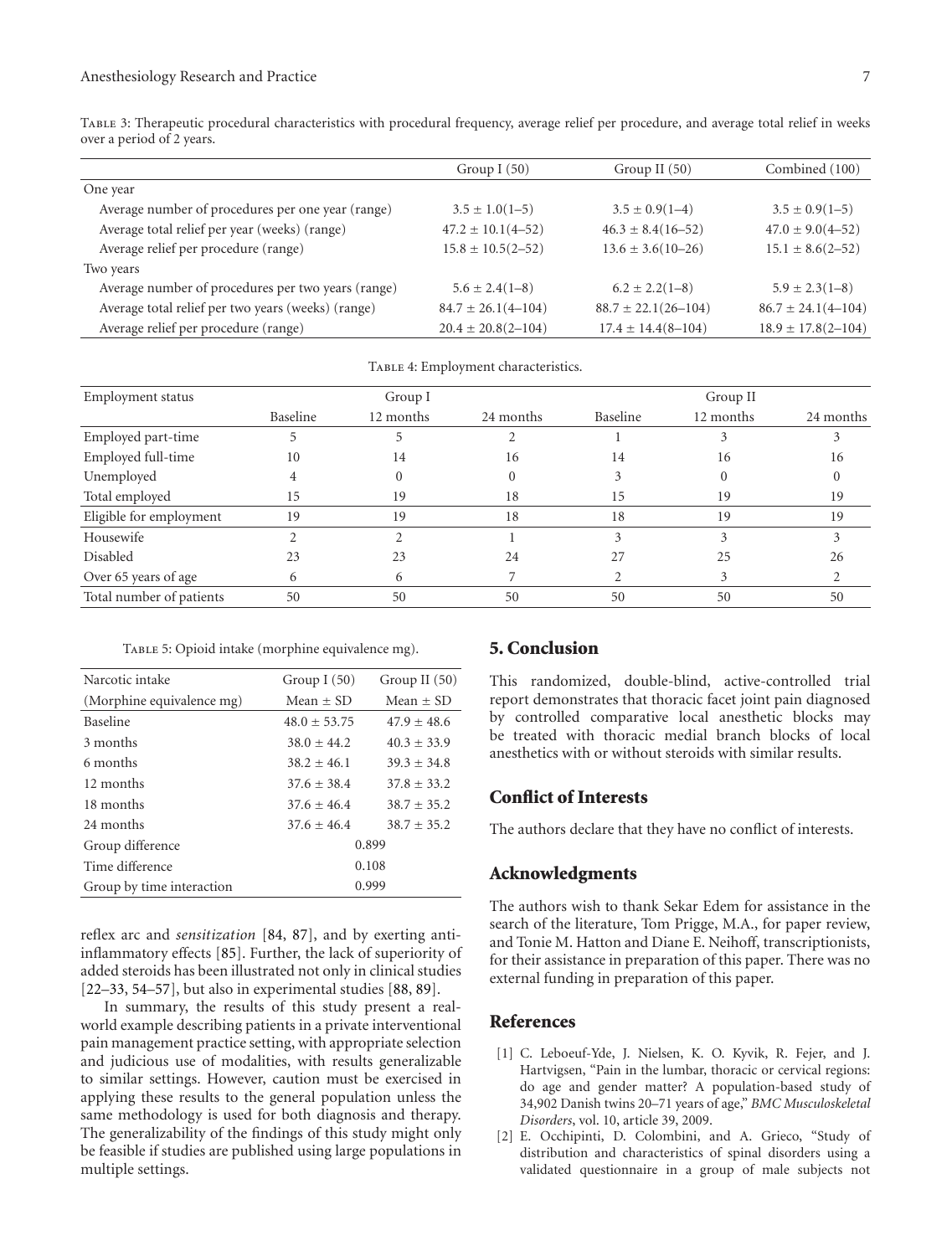exposed to occupational spinal risk factors," *Spine*, vol. 18, no. 9, pp. 1150–1159, 1993.

- [3] S. J. Edmondston and K. P. Singer, "Thoracic spine: anatomical and biomechanical considerations for manual therapy," *Manual Therapy*, vol. 2, no. 3, pp. 132–143, 1997.
- <span id="page-7-0"></span>[4] A. M. Briggs, A. J. Smith, L. M. Straker, and P. Bragge, "Thoracic spine pain in the general population: prevalence, incidence and associated factors in children, adolescents and adults. A systematic review," *BMC Musculoskeletal Disorders*, vol. 10, no. 1, article 77, 2009.
- <span id="page-7-1"></span>[5] R. J. Stolker, A. C. M. Vervest, and G. J. Groen, "Percutaneous facet denervation in chronic thoracic spinal pain," *Acta Neurochirurgica*, vol. 122, no. 1-2, pp. 82–90, 1993.
- <span id="page-7-9"></span>[6] L. Manchikanti, M. V. Boswell, V. Singh, V. Pampati, K. S. Damron, and C. D. Beyer, "Prevalence of facet joint pain in chronic spinal pain of cervical, thoracic, and lumbar regions," *BMC Musculoskeletal Disorders*, vol. 5, article 15, 2004.
- <span id="page-7-10"></span>[7] R. Manchukonda, K. N. Manchikanti, K. A. Cash, V. Pampati, and L. Manchikanti, "Facet joint pain in chronic spinal pain: an evaluation of prevalence and false-positive rate of diagnostic blocks," *Journal of Spinal Disorders and Techniques*, vol. 20, no. 7, pp. 539–545, 2007.
- [8] L. Manchikanti, V. Pampati, B. Fellows et al., "Characteristics of chronic low back pain in patients in an interventional pain management setting: a prospective evaluation," *Pain Physician*, vol. 4, no. 2, pp. 131–142, 2001.
- <span id="page-7-2"></span>[9] L. Manchikanti and V. Pampati, "Research designs in interventional pain management: is randomization superior, desirable or essential?" *Pain Physician*, vol. 5, no. 3, pp. 275–284, 2002.
- <span id="page-7-3"></span>[10] L. Manchikanti, V. Pampati, V. Singh, M. V. Boswell, H. S. Smith, and J. A. Hirsch, "Explosive growth of facet joint interventions in the medicare population in the United States: a comparative evaluation of 1997, 2002, and 2006 data," *BMC Health Services Research*, vol. 10, article 84, 2010.
- [11] L. Manchikanti, V. Pampati, M. V. Boswell, H. S. Smith, and J. A. Hirsch, "Analysis of the growth of epidural injections and costs in the medicare population: a comparative evaluation of 1997, 2002, and 2006 data," *Pain Physician*, vol. 13, no. 3, pp. 199–212, 2010.
- [12] Specialty Utilization data files from CMS, [http://www.cms.hhs](http://www.cms.hhs.gov/) [.gov/.](http://www.cms.hhs.gov/)
- [13] L. Manchikanti, V. Singh, and M. V. Boswell, "Interventional pain management at crossroads: the perfect storm brewing for a new decade of challenges," *Pain Physician*, vol. 13, no. 2, pp. E111–E140, 2010.
- [14] R. M. Benyamin, S. Datta, and F. J. E. Falco, "A perfect storm in interventional pain management: regulated, but unbalanced," *Pain Physician*, vol. 13, no. 2, pp. 109–116, 2010.
- <span id="page-7-5"></span>[15] S. Atluri, S. Datta, F. J. E. Falco, and M. Lee, "Systematic review" of diagnostic utility and therapeutic effectiveness of thoracic facet joint interventions," *Pain Physician*, vol. 11, no. 5, pp. 611–629, 2008.
- <span id="page-7-6"></span>[16] V. Singh, L. Manchikanti, R. V. Shah, E. E. Dunbar, and S. E. Glaser, "Systematic review of thoracic discography as a diagnostic test for chronic spinal pain," *Pain Physician*, vol. 11, no. 5, pp. 631–642, 2008.
- [17] L. Manchikanti, B. Fellows, H. Ailinani, and V. Pampati, "Therapeutic use, abuse, and nonmedical use of opioids: a tenyear perspective," *Pain Physician*, vol. 13, no. 5, pp. 401–435, 2010.
- [18] L. Manchikanti, H. Ailinani, D. Koyyalagunta et al., "A systematic review of randomized trials of long-term opioid management for chronic non-cancer pain," *Pain Physician*, vol. 14, no. 2, pp. 91–121, 2011.
- <span id="page-7-7"></span>[19] L. Manchikanti, M. V. Boswell, V. Singh et al., "Comprehensive evidence-based guidelines for interventional techniques in the management of chronic spinal pain," *Pain Physician*, vol. 12, no. 4, pp. 699–802, 2009.
- <span id="page-7-4"></span>[20] H. Q. Zhang, M. Z. Lin, K. Y. Shen et al., "Surgical management for multilevel noncontiguous thoracic spinal tuberculosis by single-stage posterior transforaminal thoracic debridement, limited decompression, interbody fusion, and posterior instrumentation (modified TTIF)," *Archives of Orthopaedic and Trauma Surgery*, vol. 132, no. 6, pp. 751–757, 2012.
- <span id="page-7-8"></span>[21] L. Manchikanti, V. Singh, V. Pampati, C. D. Beyer, and K. S. Damron, "Evaluation of the prevalence of facet joint pain in chronic thoracic pain," *Pain Physician*, vol. 5, no. 4, pp. 354– 359, 2002.
- <span id="page-7-11"></span>[22] L. Manchikanti, K. N. Manchikanti, R. Manchukonda, V. Pampati, and K. A. Cash, "Evaluation of therapeutic thoracic medial branch block effectiveness in chronic thoracic pain: a prospective outcome study with minimum 1-year follow up," *Pain Physician*, vol. 9, no. 2, pp. 97–105, 2006.
- <span id="page-7-15"></span>[23] L. Manchikanti, V. Singh, F. J. E. Falco, K. A. Cash, and V. Pampati, "Effectiveness of thoracic medial branch blocks in managing chronic pain: a preliminary report of a randomized, double-blind controlled trial; Clinical Trial NCT00355706," *Pain Physician*, vol. 11, no. 4, pp. 491–504, 2008.
- <span id="page-7-12"></span>[24] L. Manchikanti, V. Singh, F. J. E. Falco, K. A. Cash, V. Pampati, and B. Fellows, "Comparative effectiveness of a one-year follow-up of thoracic medial branch blocks in management of chronic thoracic pain: a randomized, double-blind active controlled trial," *Pain Physician*, vol. 13, no. 6, pp. 535–548, 2010.
- <span id="page-7-13"></span>[25] L. Manchikanti, V. Singh, F. J. E. Falco, K. A. Cash, and B. Fellows, "Comparative outcomes of a 2-year follow-up of cervical medial branch blocks in management of chronic neck pain: a randomized, double-blind controlled trial," *Pain Physician*, vol. 13, no. 5, pp. 437–450, 2010.
- <span id="page-7-14"></span>[26] L. Manchikanti, V. Singh, F. J. E. Falco, K. A. Cash, and V. Pampati, "Evaluation of lumbar facet joint nerve blocks in managing chronic low back pain: a randomized, double-blind, controlled trial with a 2-year follow-up," *International Journal of Medical Sciences*, vol. 7, no. 3, pp. 124–135, 2010.
- <span id="page-7-16"></span>[27] L. Manchikanti, K. A. Cash, C. D. McManus, V. Pampati, and R. M. Benyamin, "A preliminary report of a randomized double-blind, active controlled trial of fluoroscopic thoracic interlaminar epidural injections in managing chronic thoracic pain," *Pain Physician*, vol. 13, no. 6, pp. E357–E369, 2010.
- <span id="page-7-17"></span>[28] L. Manchikanti, K. A. Cash, C. D. McManus, V. Pampati, and H. S. Smith, "One-year results of a randomized, double-blind, active controlled trial of fluoroscopic caudal epidural injections with or without steroids in managing chronic discogenic low back pain without disc herniation or radiculitis," *Pain Physician*, vol. 14, no. 1, pp. 25–36, 2011.
- [29] L. Manchikanti, K. A. Cash, C. D. McManus, V. Pampati, and R. M. Benyamin, "Preliminary results of a randomized, double-blind, controlled trial of fluoroscopic lumbar interlaminar epidural injections in managing chronic lumbar discogenic pain without disc herniation or radiculitis," *Pain Physician*, vol. 13, no. 4, pp. E279–E292, 2010.
- [30] L. Manchikanti, K. A. Cash, V. Pampati, B. W. Wargo, and Y. Malla, "Cervical epidural injections in chronic-discogenic neck pain without disc herniation or radiculitis: preliminary results of a randomized, double-blind, controlled trial," *Pain Physician*, vol. 13, no. 4, pp. E265–E278, 2010.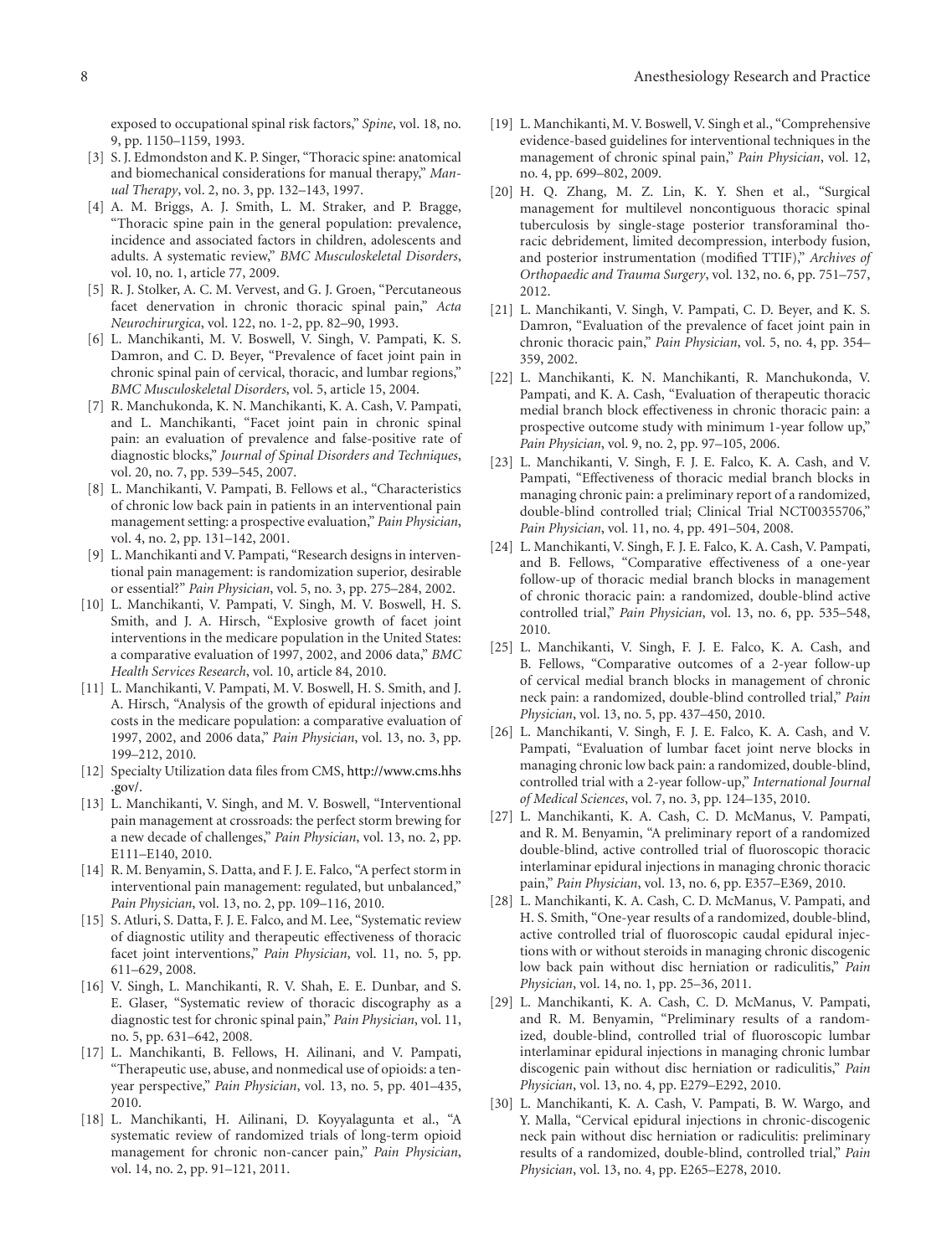- [31] L. Manchikanti, V. Singh, K. A. Cash, V. Pampati, K. S. Damron, and M. V. Boswell, "A randomized, controlled, double-blind trial of fluoroscopic caudal epidural injections in the treatment of lumbar disc herniation and radiculitis," *Spine (Phila Pa 1976)*, vol. 36, no. 23, pp. 1897–1905.
- [32] L. Manchikanti, V. Singh, F. J. Falco, K. A. Cash, and V. Pampati, "Evaluation of the effectiveness of lumbar interlaminar epidural injections in managing chronic pain of lumbar disc herniation or radiculitis: a randomized, double-blind, controlled trial," *Pain Physician*, vol. 13, no. 4, pp. 343–355, 2010.
- <span id="page-8-14"></span>[33] L. Manchikanti, K. A. Cash, V. Pampati, B. W. Wargo, and Y. Malla, "The effectiveness of fluoroscopic cervical interlaminar epidural injections in managing chronic cervical disc herniation and radiculitis: preliminary results of a randomized, double-blind, controlled trial," *Pain Physician*, vol. 13, no. 3, pp. 223–236, 2010.
- <span id="page-8-1"></span>[34] R. Chou and L. Huffman, *Guideline for the Evaluation and Management of Low Back Pain: Evidence Review*, American Pain Society, Glenview, Ill, USA, 2009.
- <span id="page-8-2"></span>[35] L. Manchikanti, S. Datta, R. Derby, L. R. Wolfer, R. M. Benyamin, and J. A. Hirsch, "A critical review of the American pain society clinical practice guidelines for interventional techniques: part 1. Diagnostic interventions," *Pain Physician*, vol. 13, no. 3, pp. E141–E174, 2010.
- <span id="page-8-0"></span>[36] L. Manchikanti, S. Datta, S. Gupta et al., "A critical review of the American pain society clinical practice guidelines for interventional techniques: part 2. therapeutic interventions," *Pain Physician*, vol. 13, no. 4, pp. E215–E264, 2010.
- <span id="page-8-3"></span>[37] E. J. Carragee, S. Haldeman, and E. Hurwitz, "The pyrite standard: the Midas touch in the diagnosis of axial pain syndromes," *Spine Journal*, vol. 7, no. 1, pp. 27–31, 2007.
- [38] N. Bogduk, "In defense of King et al.: the validity of manual examination in assessing patients with neck pain," *Spine Journal*, vol. 7, no. 6, pp. 749–752, 2007, author reply (Carragee EJ) pp. 752-753.
- [39] S. P. Cohen, K. A. Williams, C. Kurihara et al., "Multicenter, randomized, comparative cost-effectiveness study comparing 0, 1, and 2 diagnostic medial branch (Facet Joint Nerve) block treatment paradigms before lumbar facet radiofrequency denervation," *Anesthesiology*, vol. 113, no. 2, pp. 395–405, 2010.
- <span id="page-8-9"></span>[40] L. Manchikanti, M. V. Boswell, V. Singh et al., "Comprehensive review of neurophysiologic basis and diagnostic interventions in managing chronic spinal pain," *Pain Physician*, vol. 12, no. 4, pp. E71–E121, 2009.
- <span id="page-8-8"></span>[41] S. Pampati, K. A. Cash, and L. Manchikanti, "Accuracy of diagnostic lumbar facet joint nerve blocks: a 2-year follow-up of 152 patients diagnosed with controlled diagnostic blocks, *Pain Physician*, vol. 12, no. 5, pp. 855–866, 2009.
- <span id="page-8-4"></span>[42] L. Manchikanti, S. Pampati, and K. A. Cash, "Making sense of the accuracy of diagnostic lumbar facet joint nerve blocks: an assessment of the implications of 50% relief, 80% relief, single block, or controlled diagnostic blocks," *Pain Physician*, vol. 13, no. 2, pp. 133–143, 2010.
- <span id="page-8-5"></span>[43] S. M. Rubinstein and M. van Tulder, "A best-evidence review of diagnostic procedures for neck and low-back pain," *Best Practice and Research*, vol. 22, no. 3, pp. 471–482, 2008.
- <span id="page-8-6"></span>[44] L. Manchikanti, V. Singh, F. J. E. Falco, K. M. Cash, and B. Fellows, "Cervical medial branch blocks for chronic cervical facet joint pain: a randomized, double-blind, controlled trial with one-year follow-up," *Spine*, vol. 33, no. 17, pp. 1813– 1820, 2008, *Spine (Phila Pa 1976)*, vol. 34, no. 10, pp. 1116, 2009.
- <span id="page-8-18"></span>[45] L. Manchikanti, V. Singh, F. J. E. Falco, K. M. Cash, and B. Fellows, "Cervical medial branch blocks for chronic cervical facet joint pain: a randomized, double-blind, controlled trial with one-year follow-up," *Spine*, vol. 33, no. 17, pp. 1813– 1820, 2008, author reply, vol. 34, pp. 1116-1117, 2009.
- [46] L. Manchikanti, R. V. Shah, S. Datta, and V. Singh, "Critical evaluation of interventional pain management literature provides inaccurate conclusions," *Spine Journal*, vol. 9, no. 8, pp. 706–708, 2009.
- <span id="page-8-19"></span>[47] L. Manchikanti, V. Pampati, and K. Damron, "The role of placebo and nocebo effects of perioperative administration of sedatives and opioids in interventional pain management," *Pain Physician*, vol. 8, no. 4, pp. 349–355, 2005.
- <span id="page-8-7"></span>[48] L. Manchikanti, J. Giordano, B. Fellows, and J. A. Hirsch, "Placebo and nocebo in interventional pain management: a friend or a foe—or simply foes?" *Pain Physician*, vol. 14, no. 2, pp. E157–E175, 2011.
- <span id="page-8-10"></span>[49] D. G. Altman, K. F. Schulz, D. Moher et al., "The revised CON-SORT statement for reporting randomized trials: explanation and elaboration," *Annales of Internal Medicine*, vol. 134, no. 8, pp. 663–694, 2001.
- <span id="page-8-11"></span>[50] H. Merskey and N. Bogduk, "Classification of chronic pain. Descriptions of chronic pain syndromes and definition of pain terms," in *Task Force on Taxonomy of the International Association of the Study of Pain*, IASP Press, Seattle, Wash, USA, 2nd edition, 1994.
- <span id="page-8-12"></span>[51] M. P. Jensen and P. Karoly, "Self-report scales and procedures for assessing pain in adults," in *Handbook of Pain Assessment*, C. D. Turk and R. Melzack, Eds., pp. 15–34, Guilford Press, New York, NY, USA, 2nd edition, 2001.
- [52] J. C. T. Fairbank and P. B. Pynsent, "The oswestry disability index," *Spine*, vol. 25, no. 22, pp. 2940–2953, 2000.
- <span id="page-8-13"></span>[53] L. Manchikanti, J. A. Hirsch, and H. S. Smith, "Evidence-based medicine, systematic reviews, and guidelines in interventional pain management: part 2: randomized controlled trials," *Pain Physician*, vol. 11, no. 6, pp. 717–773, 2008.
- <span id="page-8-15"></span>[54] L. Manchikanti, V. Singh, K. A. Cash, V. Pampati, and S. Datta, "Management of pain of post lumbar surgery syndrome: oneyear results of a randomized, double-blind, active controlled trial of fluoroscopic caudal epidural injections," *Pain Physician*, vol. 13, no. 6, pp. 509–521, 2010.
- [55] L. Manchikanti, K. A. Cash, C. D. McManus, V. Pampati, and B. Fellows, "Fluoroscopic caudal epidural injections with or withoutsteroids in managing pain of lumbar spinal stenosis: one-year results of randomized, double-blind, activecontrolled trial," *Journal of Spinal Disorders and Techniques*, vol. 25, no. 6, pp. 226–234, 2012.
- [56] L. Manchikanti, Y. Malla, K. A. Cash, C. D. McManus, and V. Pampati, "Fluoroscopic epidural injections in cervical spinal stenosis: preliminary results of a randomized, double-blind, active control trial," *Pain Physician*, vol. 15, no. 1, pp. E59–E70, 2012.
- <span id="page-8-16"></span>[57] L. Manchikanti, Y. Malla, K. A. Cash, C. D. McManus, and V. Pampati, "Fluoroscopic cervical interlaminar epidural injections in managing chronic pain of cervical post-surgery syndrome: preliminary results of a randomized, double-blind active control trial," *Pain Physician*, vol. 15, no. 1, pp. 13–26, 2012.
- <span id="page-8-17"></span>[58] J. Pereira, P. Lawlor, A. Vigano, M. Dorgan, and E. Bruera, "Equianalgesic dose ratios for opioids: a critical review and proposals for long-term dosing," *Journal of Pain and Symptom Management*, vol. 22, no. 2, pp. 672– 687, 2001, Narcotic analgesic converter, Global-RPh Inc., [http://www.globalrph.com/narcotic.cgi.](http://www.globalrph.com/narcotic.cgi)